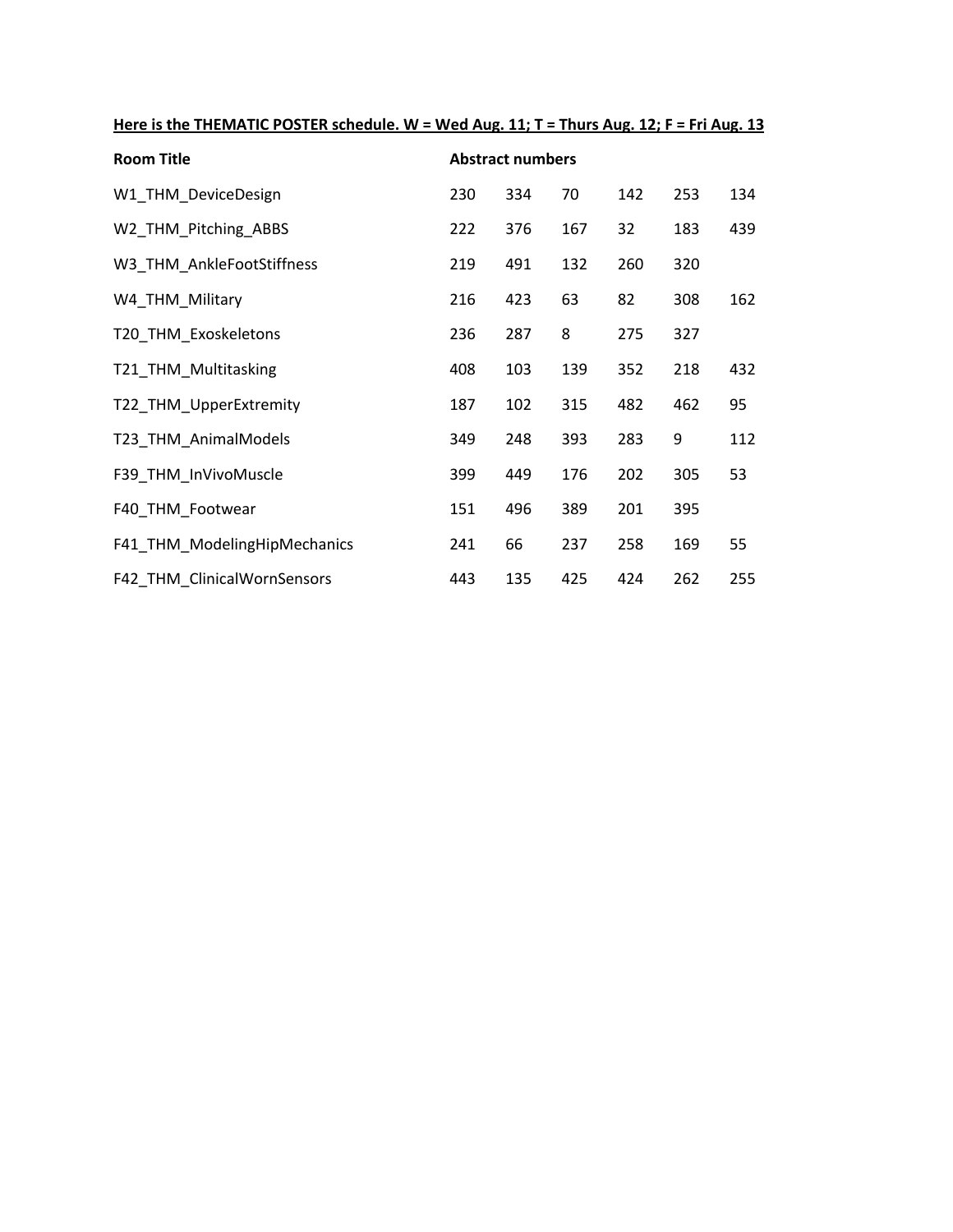| Here is the regular POSTER schedule. W = Wed Aug. 11; T = Thurs Aug. 12; F = Fri Aug. 13 |
|------------------------------------------------------------------------------------------|
|------------------------------------------------------------------------------------------|

| <b>Room Title</b>                | <b>Abstract numbers</b> |              |     |     |                |     |  |
|----------------------------------|-------------------------|--------------|-----|-----|----------------|-----|--|
| W5_Sport1_AMTI                   | 12                      | 41           | 46  | 48  | 98             | 99  |  |
| W6_Landing_AMTI                  | 121                     | 17           | 150 | 215 | 431            | 470 |  |
| W7_Locomotion1_Vicon             | 81                      | 93           | 109 | 115 | 444            | 126 |  |
| W8_Footwear_Novel                | $\overline{2}$          | 290          | 381 | 457 | 321            | 212 |  |
| W9_Ergonomics_Vicon              | 67                      | 180          | 239 | 469 | $\overline{7}$ |     |  |
| W10_PostureStability_NBD         | 84                      | 165          | 204 | 72  | 16             | 111 |  |
| W11_BalanceDisease_Novel         | 75                      | 97           | 289 | 410 | 488            | 402 |  |
| W12_Neural_Delsys                | 90                      | 406          | 314 | 386 | 475            | 446 |  |
| W13_LLProstheses1_NBD            | 231                     | 155          | 185 | 211 | 310            | 367 |  |
| W14 IMUs TheMotionMonitor        | 118                     | 182          | 184 | 205 | 246            | 414 |  |
| W15_Injury_TheMotionMonitor      | 23                      | 22           | 140 | 270 | 355            | 186 |  |
| W16_Knee_AnyBodyTechnology       | 107                     | 152          | 417 | 419 | 15             | 336 |  |
| W17_Shoulder_AnyBodyTechnology   | 300                     | 196          | 433 | 74  | 335            |     |  |
| W18 Tissue                       | 279                     | 116          | 403 | 344 | 454            | 452 |  |
| W19_MSKmodeling_Delsys           | 362                     | 464          | 92  | 242 | 28             |     |  |
| T24_Sport2_Vicon                 | 128                     | 273          | 484 | 495 | 61             | 299 |  |
| T25_Walking_AMTI                 | 435                     | $\mathbf{1}$ | 59  | 123 | 64             |     |  |
| T26_Locomotion2_TheMotionMonitor | 131                     | 265          | 272 | 282 | 319            |     |  |
| T27_BalancePerformance_AMTI      | 3                       | 292          | 221 | 149 | 173            | 13  |  |
| T28 BalanceGait Novel 100        | 274                     | 303          | 309 | 453 | 437            |     |  |
| T29_DataProcessing_Delsys        | 18                      | 85           | 143 | 227 | 379            | 436 |  |
| T30 Pediatrics TheMotionMonitor  | 86                      | 87           | 254 | 271 | 307            | 400 |  |
| T31_Prosthetics_NBD              | 39                      | 447          | 377 | 337 | 177            |     |  |
| T32_FootMechanics_Novel          | 468                     | 164          | 348 | 296 | 445            | 463 |  |
| T33_MotionAnalysis1_Vicon        | 40                      | 467          | 58  | 65  | 465            |     |  |
| T34_KneeInjury_AnyBodyTechnology | 124                     | 190          | 306 | 354 | 288            | 378 |  |
| T35_Devices                      | 130                     | 250          | 366 | 459 | 420            |     |  |